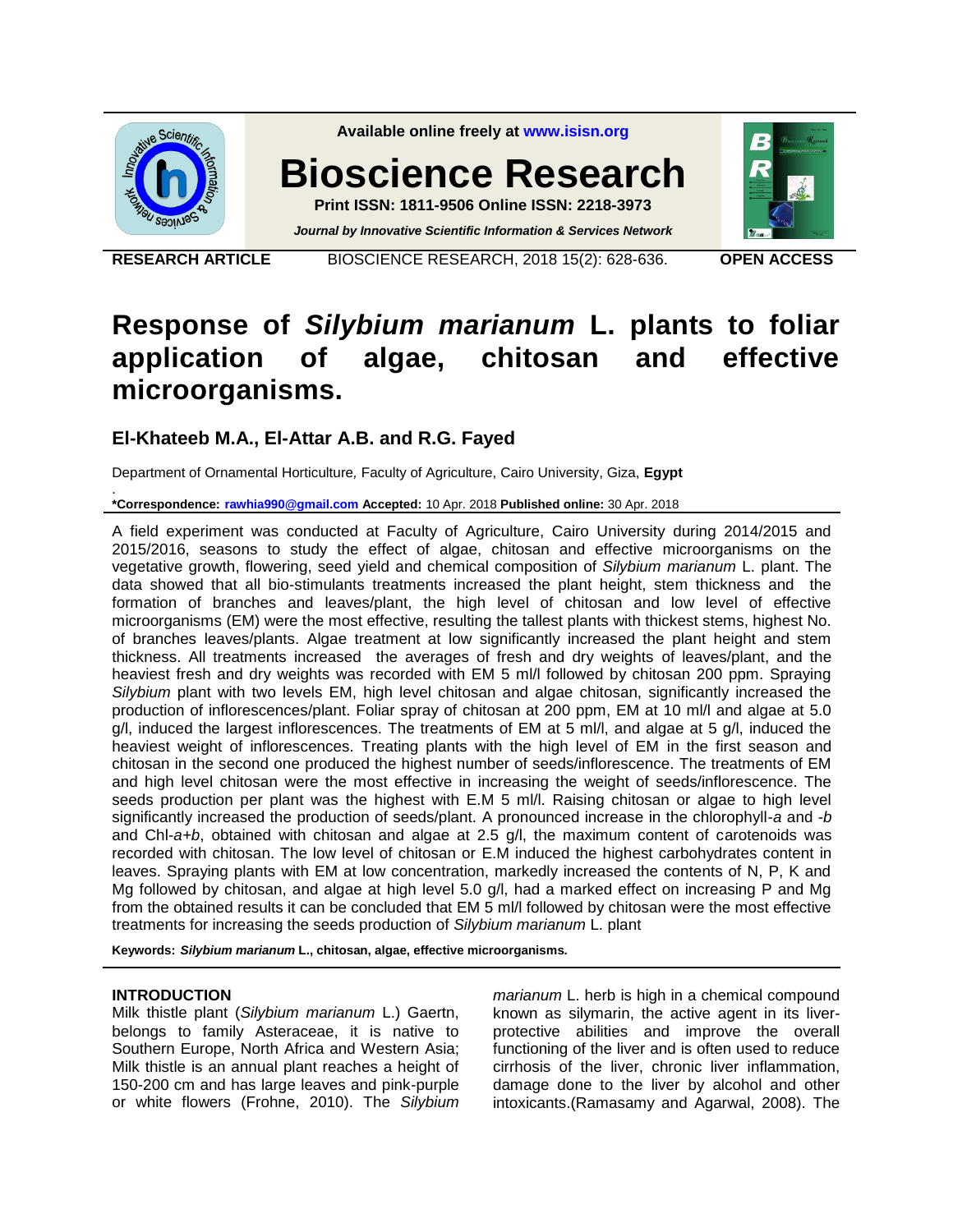natural bio-stimulators are extensively used in modern agricultural production of medicinal and aromatic crops to intensify the quality, quantity of these crops (Dhargalkar and Pereira, 2005). In the last few years there has been a growing interest in the use of chitosan, algae and effectivemicroorganism for enhancing the growth of many economic medicinal crops. The activity of these compounds is often attributed to provide mineral nutrients to plants that improves plant productivity (Yakhin et al., 2016) or to increase plant productivity via phytohormones, which influences the plant's ability to control its hormone biosynthesis. Algae (seaweed), chitosan and EM are the famous natural bio-stimulators. The effect of chitosan on vegetative growth and yield was reported by many authors, Kim et al., (2005) on *Ocimum basilicum* found that 0.5 % chitosan increased weight and height, Lee (2005) on *Glycine max* L. stated that chitosan at 1000 ppm increased plant height, thickness and fresh weight, Boonlertniruni et al., (2008) on rice showed that chitosan application significantly increased rice yield, Dzunga et al., (2011) on coffee mentioned that chitosan increased the mineral uptake and stimulated seedling growth, Yin et al*.,* (2011) on *Origanum vulgare* found that chitosan (50-1000 ppm) promoted plant height growth fresh weight yield, and dry yield. On *Phaseolus vulgaris*, chitosan had a positive effect in enhancing shoot and root length, fresh & dry weights of shoots and leaves area (Sheikha, 2011). On okra plant (Mondal et al., 2012) sprayed plants with chitosan, found that plant height, leaf number ,total dry mass ,growth rate, photosynthesis and yield attributes (number of fruits/plant, fruit yield and fruit size) were increased with chitosan until 125 ppm. On potatoes the best plant vegetative growth (plant height, number and dry weights of leaves and shoots) with chitosan at 5% plus the application of the inorganic fertilizer (Shaheen et al., 2014). On freesia the chitosan resulted in higher chlorophyll content and higher No. of inflorescence shoot and length (Salachna and Zawadzińska, 2014). On mung bean found that branch and leaf number/plant, leaf area/plant, total dry mass/plant, photosynthesis and No. of pods/plant increased significantly with chitosan at 50 ppm (Mondal et al., 2013). On *Ocimum basilicum* stated that foliar application of chitosan at 400ppm increased plant growth (Malekpoor et al., 2016). On *Majorana hortensis* plants sprayed plants with chitosan at 2.5 and 5 g/l, found that the low concentration induced the maximum values of plant height,

number of branches, fresh and dry weights of herb, chlorophyll-a and carotenoids contents (El-Khateeb et al., 2017). Massoud et al., (2009) stated that EM improved the nutrient uptake efficiency, enhanced root growth and increased yield. On the other hand, Youssef (2011) on marjoram plants found that application of organic materials with EM produced the maximum No. of branches/plant, herb fresh weight and herb dry weight. Abdou et al., (2011) found that, plants treated with EM and Phosphorus produced the best results of all tested growth and yield parameters. Frąszczak et al., (2012) on *Ocimum basilicum* found a significantly higher macroelement content with the application of EM. The extracts of seaweeds are widely used in horticulture crops to promoting effects and to ameliorate abiotic stresses such as salinity, nutrient deficiency and drought. The chemical constituents of seaweed extract include complex polysaccharide, fatty acids, vitamins, phytohormones and mineral nutrients. A number of seaweeds are reported to possess plant-growth promoting activity and thus they are used in agriculture and horticulture as organic manures and fertilizers (Craigie, 2011). Seaweed extracts are the most widely used seaweed production horticultural crops. Liquid extracts of algae may be applied near the roots or mixing with irrigation water or as foliar sprays on a variety of flower of vegetable crops (Fornes et al., 2002; Selvaraj et al., 2004 and Haider et al., 2012 and Mohamed et al., 2015) sprayed *Ocimum basilicum* with Algreen 600 and found that it significantly increased plant height, number of branches, fresh and dry weight of plant, chlorophyll *a* and *b* and N, P and K contents.

The aim of this study was to investigate the effect of algae, chitosan and EM on *Silybium marianum* L. plants, aiming to improve growth, flowering and seed yield which in turn increases the main component of the plant (silymarin and its derivatives).

## **MATERIALS AND METHODS**

A field experiment was conducted at the Experimental Station, Faculty of Agriculture, Cairo University, Egypt, during the two successive seasons of 2014/2015 and 2015/2016. The aim of this investigation was to study the response of Milk thistle plant (*Silybium marianum* L.) to foliar application of algae, chitosan and effective microorganisms (EM) and their effects on the vegetative growth, flowering, seed yield and chemical composition of the plant.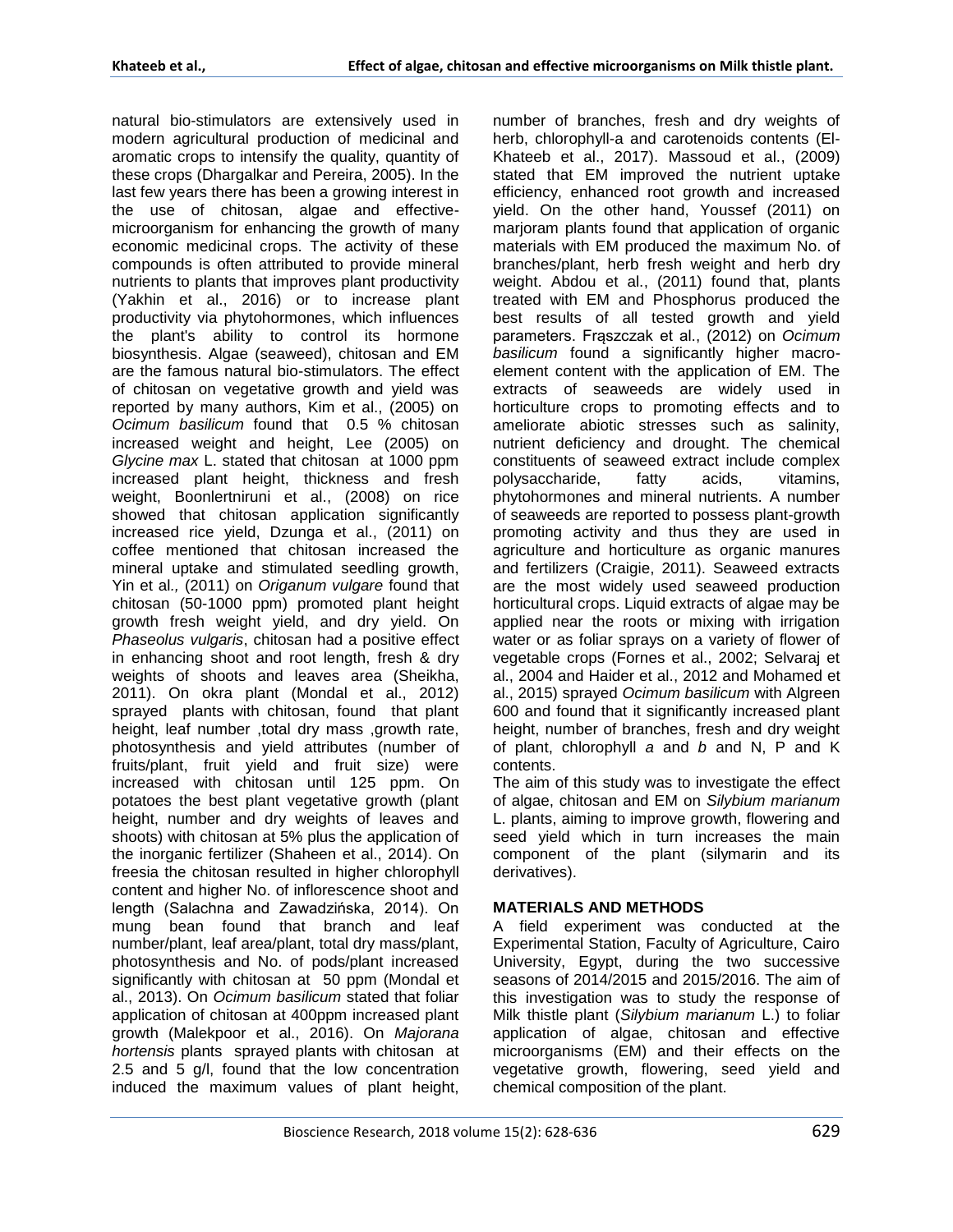| Table A. The physical and chemical characteristics of the soil. |                |                                           |      |      |      |               |                  |                 |                 |  |  |
|-----------------------------------------------------------------|----------------|-------------------------------------------|------|------|------|---------------|------------------|-----------------|-----------------|--|--|
| pH                                                              | EC<br>$ds.m-1$ | <b>Soluble Cations and Anions (meq/l)</b> |      |      |      |               |                  |                 |                 |  |  |
|                                                                 |                | <b>Cations</b>                            |      |      |      | <b>Anions</b> |                  |                 |                 |  |  |
|                                                                 |                | Na                                        | n    | Cа   | Mg   | СI            | HCO <sub>3</sub> | CO <sub>3</sub> | SO <sub>4</sub> |  |  |
| 7.5                                                             | 1.80           | 0.61                                      | 0.52 | 1.23 | 0.75 | 1.4           | 0.64             | 0.05            | 1.26            |  |  |
| <b>Particle size distribution</b>                               |                |                                           |      |      |      |               |                  |                 |                 |  |  |
| <b>Total Sand</b>                                               |                |                                           | Silt |      | Clay |               | Texture          |                 |                 |  |  |
| 36.8                                                            |                |                                           | 36.0 |      | 27.2 |               | Clay Ioam        |                 |                 |  |  |
|                                                                 |                |                                           |      |      |      |               |                  |                 |                 |  |  |

**Table A: The physical and chemical characteristics of the soil.**

The seeds of *Silybium marianum* L. plants local cv "Pink- purple" (kindly obtained from the Dept. of Med. and Aromatic Plants, Ministry of Agric., Egypt) were sown on  $15<sup>th</sup>$  October, 2014, in the open field in clay loam soil (table A) in plots (3x1.8 m) with three rows at 60 cm apart, 50 cm between the seed hills within the row. After month from planting seedlings (15-20 cm length), from  $15<sup>th</sup>$ November till  $15<sup>th</sup>$  May 2015, the plants were monthly foliar sprayed, by a hand sprayer until run off point, with the following bio-stimulators: Algae, chitosan and EM using Bio-film at 1 ml/l as a wetting agent. The two levels of these biostimulators were chitosan at 100 and 200 ppm, algae at 2.5 and 5 g/l and EM at 5 and 10 ml/l and untreated plants (Control), all bio-stimulators products were obtained from the Union for Agric., Devel. Co., UAP, Egypt. The plants were monthly sprayed with a dose of 2 g/plant of N-P-K fertilizer (Life Green; 20-20-20).The plants were grown under field conditions and irrigated every 7-10 days as the plants needed.

## **Experimental design:**

The layout of the experiment was a complete randomized block design, with 3 replicates (each replicate contained 5 plants). So, the study contained 7 treatments (including the control). The following growth parameters were recorded: Plant height (cm), stem diameter (mm) ,number of branches/plant , number of leaves/plant as well as fresh and dry weights of leaves/plant (g/plant). Flowering and seeds characters were recorded, No. of inflorescences/plant, inflorescence diameter (cm) and weight (g), No. of seeds/inflorescence, seed weight /inflorescence and plant (g). Chlorophyll *a*, *b* and total carotenoids were determined according to (Saric et al., 1967). Total carbohydrates in dried leaves were determined according to (Herbert et al.,1971). Total nitrogen content was determined according to the procedure described by (Koch and McMeekin, 1924). Phosphorus content were determined according to (Troug and Meyer,

1939).The content of potassium and Mg in the leaves was determined by using flame spectrophotometer A646.

## **Statistical analysis:**

Data recorded on vegetative growth, flowering, seeds yield and chemical compositions were statistically analyzed. An analysis of variance (ANOVA) was carried out, and the means of the recorded data were compared using the "least significant difference (L.S.D.)" test at the 5% level, as described by (Snedecor and Cochran 1980).

## **RESULTS AND DISCUSSION**

## **1. Effect on vegetative growth:**

As shown in (Table1), the data indicated that, in both seasons, all bio-stimulant treatments increased the plant height as compared with the control. The high level of chitosan (200 ppm) and the low level of EM (5 ml/l) significantly resulted the tallest plants (208.83, 200.00, 224.33 and 205.00 cm, respectively, against 147.33 and 134.17 cm, for control plants. Spraying plants with the high level of algae was more effective in increasing the plant height than the low level. Concerning the effect of bio-stimulators on thickness of stems, the data generally cleared that (in both seasons), all bio -stimulant treatments increased the thickness of stems, as compared with the control. Chitosan at the high concentration and EM at the lowest one produced the thickest stems, giving 3.20, 3.27, 2.67and 2.70 cm, stem thickness, respectively. The results revealed stem thickness of algae-treated plants showed less responses, as compared with chitosan and EM treatments, however, the differences in stem thickness of algae treated plants was significant as compared with the control. In both seasons, the application of the three bio-stimulators increased the formation of branches/plant, as compared with the control. The number of branches formed on plants was significantly responded to the high level chitosan and the low level of both algae and EM, giving the following number of branches/plant, 7.33, 8.00,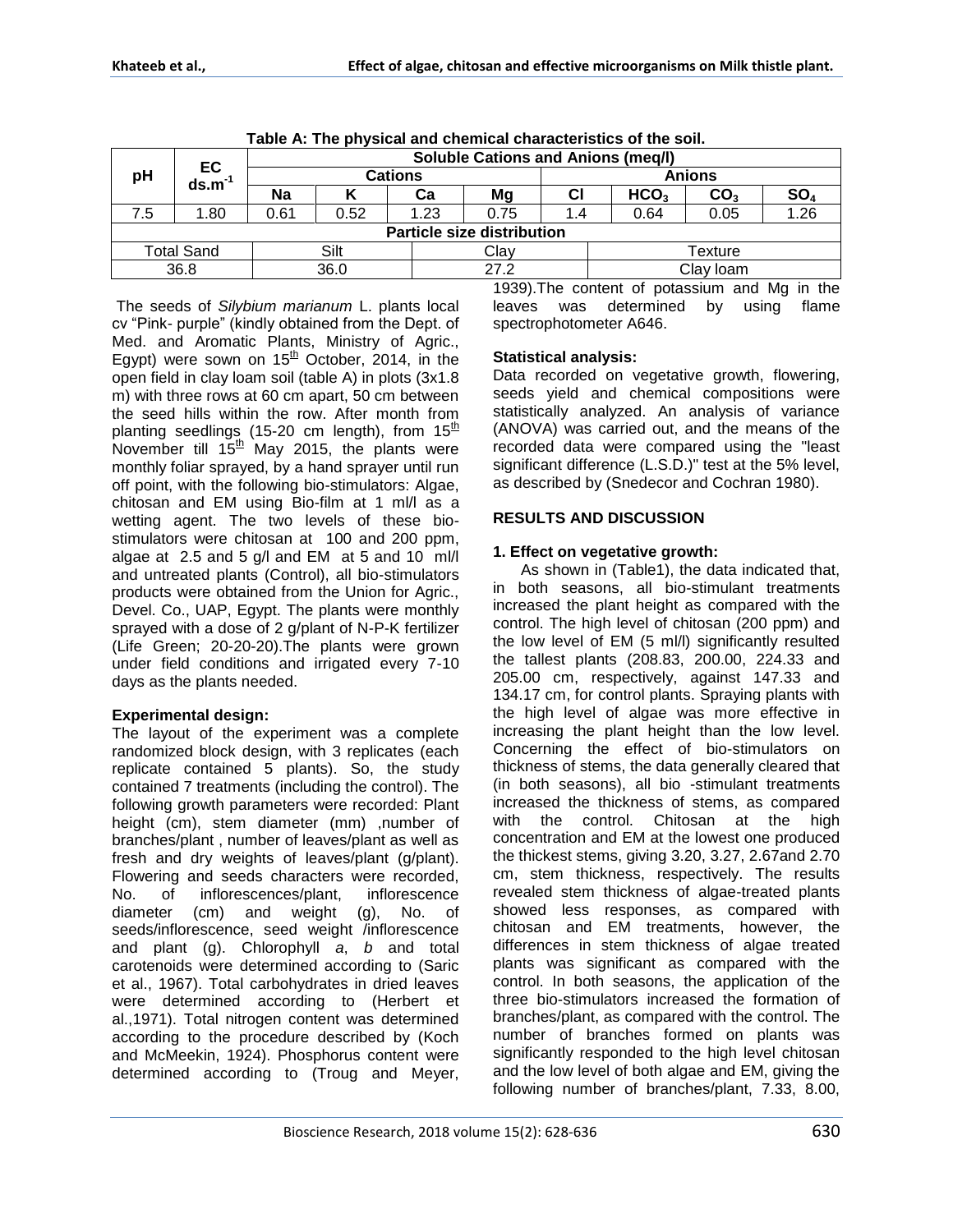## 6.33, 7.33, 8.33 and 8.00, respectively.

**Table 1. Effect of chitosan, algae and EM on plant height, stems diameter and No. of branches/plant of** *Silybum marianum* **L. during seasons of 2014/15 (FS) and 2015/16 (SS).**

| <b>Treatments</b>   | Plant height (cm) |        | Stem diameter<br>(cm) |      | Number of<br>branches/plant |      |
|---------------------|-------------------|--------|-----------------------|------|-----------------------------|------|
|                     | FS                | SS     | FS                    | SS   | FS                          | SS   |
| Control             | 147.33            | 134.17 | 1.67                  | 1.80 | 4.00                        | 4.33 |
| Chitosan(100 ppm)   | 170.33            | 178.17 | 2.50                  | 2.63 | 4.67                        | 5.50 |
| Chitosan(200 ppm)   | 208.83            | 224.33 | 3.20                  | 3.27 | 7.33                        | 8.00 |
| Algae (2.5 g/l)     | 161.33            | 172.33 | 2.37                  | 2.60 | 6.33                        | 7.33 |
| Algae (5.0 g/l)     | 191.00            | 184.67 | 2.30                  | 2.50 | 5.00                        | 6.00 |
| EМ<br>(5 ml/l)      | 200.00            | 205.00 | 2.67                  | 2.70 | 4.67                        | 5.83 |
| <b>EM</b> (10 ml/l) | 185.17            | 185.33 | 2.53                  | 2.67 | 8.33                        | 8.00 |
| $L.S.D. 5\%$        | 18.66             | 21.80  | 0.78                  | 0.42 | 1.11                        | 1.77 |

**Table 2. Effect of chitosan, algae and EM on No., fresh and dry weights of leaves of** *Silybum marianum* **L. during the seasons of 2014/2015 (FS) and 2015/16 (SS).**

| Treatments                | Number of<br>leaves/plant |       | Fresh weight of<br>leaves (g) |         | Dry weight of<br>leaves (g) |        |
|---------------------------|---------------------------|-------|-------------------------------|---------|-----------------------------|--------|
|                           | <b>FS</b>                 | SS    | <b>FS</b>                     | SS      | FS                          | SS     |
| Control                   | 45.00                     | 47.17 | 619.65                        | 675.95  | 61.20                       | 66.98  |
| Chitosan(100 ppm)         | 51.67                     | 54.67 | 927.96                        | 1284.20 | 119.84                      | 140.02 |
| Chitosan(200 ppm)         | 70.33                     | 76.17 | 1430.25                       | 1573.79 | 167.63                      | 164.23 |
| Algae (2.5 g/l)           | 45.33                     | 49.50 | 909.68                        | 1104.82 | 112.31                      | 130.88 |
| Algae (5.0 g/l)           | 52.00                     | 54.67 | 1217.00                       | 1279.92 | 138.40                      | 168.13 |
| EM<br>(5 ml/l)            | 58.33                     | 61.33 | 1485.74                       | 1611.04 | 179.74                      | 193.48 |
| $(10 \text{ mJ/l})$<br>EM | 54.33                     | 52.33 | 1299.51                       | 889.90  | 146.47                      | 110.94 |
| $L.S.D. 5\%$              | 5.87                      | 7.33  | 44.32                         | 56.15   | 15.73                       | 24.56  |

Concerning the effect of the three bio-stimulators on the formation of leaves (Table 2), the data indicated that all bio-stimulants increased the number of leaves/plant. In both seasons, there were huge increases in No. of leaves/ plants with the foliar spray of high level of chitosan (70.33 and 76.17) and the low level of EM (58.33 and 61.33), as compared with the other treatments and control. The effect of algae on the formation of leaves, revealed that the number of leaves formed on the plants treated with high level of algae was significantly higher than the control. The averages of fresh and dry weights of leaves/ plant,in response to the treatments of biostimulants (Table 2) showed that, in both seasons, all treatments increased the averages of fresh and dry weights of leaves/plant, compared with the control. Concerning the effect of bio-stimulators on fresh weight the data cleared that (in both seasons), the heaviest weight was obtained with EM at 5 ml/l (1485.74 and 1611.04 g/plant, respectively) followed by chitosan at 200 ppm (1430.25 and 1573.79 g, respectively) against 619.65 and 675.95 g in both seasons, for the control plants. The same trend was recorded for the dry weight of leaves.

Generally, it was found that all bio-stimulants increased the plant height, stem thickness and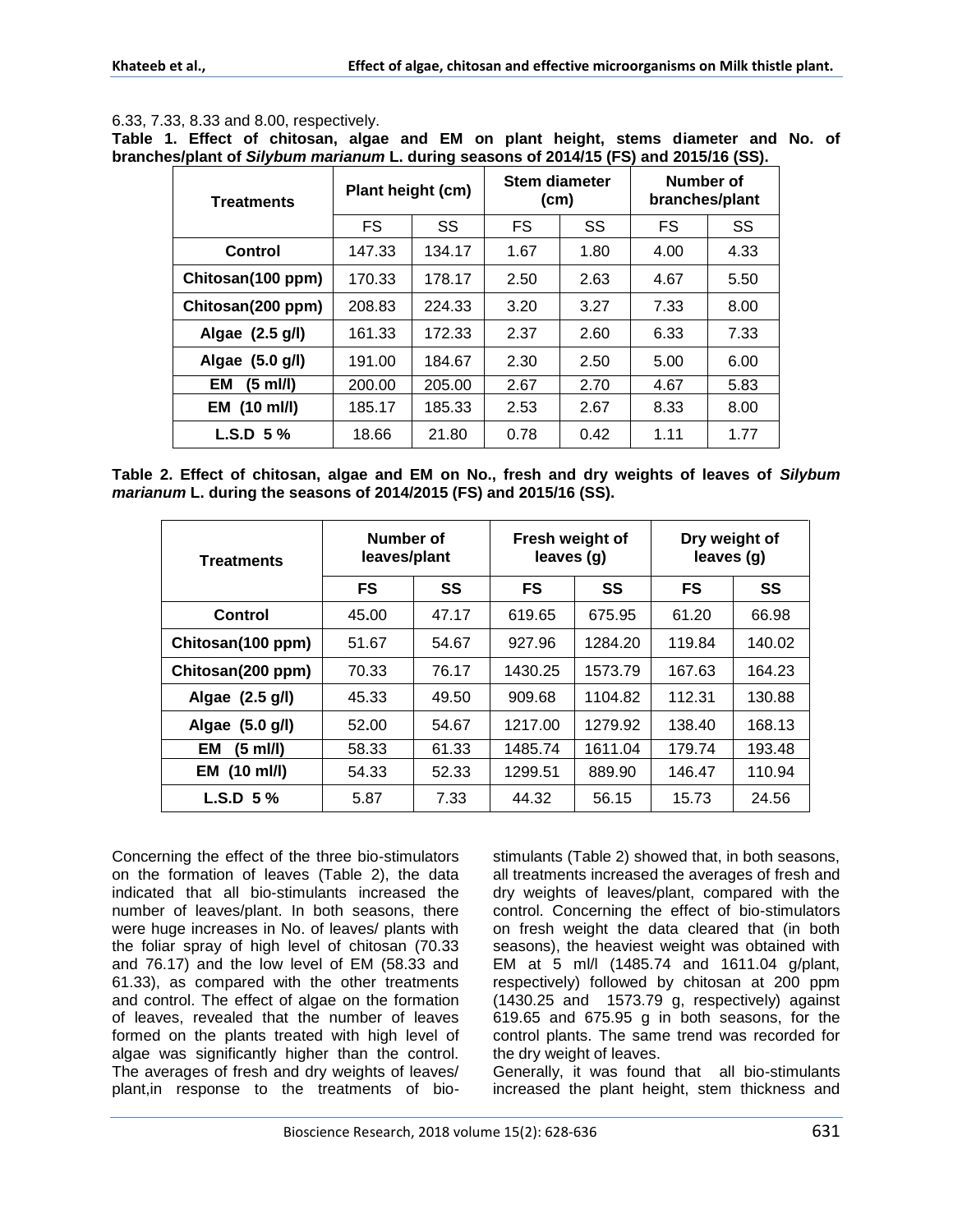the formation of branches and leaves/plant, the high level of chitosan and low level of EM were the most effective, resulting the tallest plants with thickest stems, highest No. of branches leaves/plants. Algae treatment at low significantly increased the plant height and stem thickness. All treatments increased the values of fresh and dry weights of leaves/plant, and the heaviest fresh and dry weights were recorded with EM at 5 ml/l followed by chitosan 200 ppm. In this regard, Yin et al. (2011) on *Origanum vulgare* found that chitosan (50-1000 ppm) promoted plant height growth fresh weight yield, and dry yield. On *Phaseolus vulgaris*, Sheikha (2011) stated that chitosan enhanced fresh and dry weights of shoots and leaves. Shaheen et al., (2014) on potatoes obtained the best plant vegetative growth (plant height, number and dry weights of leaves and shoots) with chitosan at 5%. Malekpoor et al., (2016) on *Ocimum basilicum*  using chitosan at 400 ppm and El-Khateeb et al., (2017) on *Majorana hortensis*, using chitosan at 2.5 obtained the highest values of plant height, number of branches, fresh and dry weights. Several workers mentioned that EM significantly increased the growth of plants. Massoud et al. (2009) found that EM treatment improved the growth and increased plant height due to enhancing cell division and/or cell enlargement. Youssef (2011) on marjoram plants found that EM gave the highest No. of branches/plant, herb fresh weight and herb dry weight. Abdou et al. (2011) mentioned that, EM gave the best growth. Seaweed extracts are the most widely used seaweed production to improve the growth of many horticultural crops, including potato, tomato (Selvaraj et al., 2004 and Haider et al., 2012).

## **2. Effect on flowering:**

Data in Table (3) indicated that, in both seasons, the treatments of chitosan, algae and EM, at the two levels, increased No. of inflorescences/plant, as compared with the control. In the first season, the highest No. of inflorescences/plant were recorded with the treatment of EM at the two rates (28.67 and 26.33), followed by the high dose of chitosan (21.33). On the other hand, the lowest No. of inflorescences/plant (16.00) was produced for control plants. During the second season, the highest No. of inflorescences/plant (30.0), was recorded for plants treated with the low dose of EM, followed by high dose algae (5.0g/l) giving 26.00 inflorescences/plant. The largest inflorescences diameter (4.64 cm) in the first season and in the second one (4.31 cm) was obtained with the foliar spray of chitosan at 200 ppm and EM at 10 ml/l. In both seasons, treating plants with algae at 5.0 g/l, significantly increased the diameter of inflorescences as compared with the control. Data on the effect of bio-stimulants on the fresh weight of inflorescence indicated that (Table 3) in both seasons, chitosan, algae and EM each at the two levels, increased the weight of inflorescence as compared with the control. In the first season, the heaviest inflorescence 6.38 was obtained when the plants were sprayed with EM at 5 ml/l, followed by the treatment of algae at 5 g/l, giving 6.72 g of weight of inflorescence. In the second season, the results showed a similar trend as in the first one. It can be concluded that spraying plants with two levels EM, high level chitosan and algae chitosan, significantly increased the production of inflorescences/plant. Foliar spray of chitosan at 200 ppm, EM at 10 ml/l and algae at 5.0 g/l, gave the largest inflorescences. The treatments of EM at 5 ml/l, and algae at 5 g/l, gave the heaviest weight of inflorescences. These findings are in agreement with that reported by Salachna and Zawadzińska (2014) on freesia showed that chitosan resulted in higher No. of inflorescence.

## **3. Effect on seed production:**

As shown in Table 3 and Fig. 1, 2 and 3, treating plants with the high level of EM as well as chitosan produced the highest No. of seeds/inflorescence (109.33 and 100.67); the<br>control plants produced 84.67 control plants produced 84.67 seeds/inflorescence. In the second season, spraying plants with chitosan at 100 ppm, followed by 200 ppm, induced the highest number of seeds/inflorescence (114.00 and 109.67 seeds, respectively).Treating plants with the high level of EM as well as chitosan increased the weight of seeds / inflorescence , as compared with the control, in the first season, whereas in the second one, the low and high levels of EM were the most effective in this respect, produced the heaviest weight of seeds/inflorescence (3.09 and 2.77 g), against 2.00 g for the control plants and 2.07 g for plants treated with the low level of chitosan. The response of seeds production per plant to the foliar application of the bio-stimulants, the data (Table 3) indicated that, in both seasons treating plants with all treatments of bio-stimulants (except for the low level of algae) markedly increased the seeds production per plant. The highest value of seeds production per plant was obtained with the treatment of EM at 5 ml/ l, producing 59.06 and 92.70 g seeds/plant, in the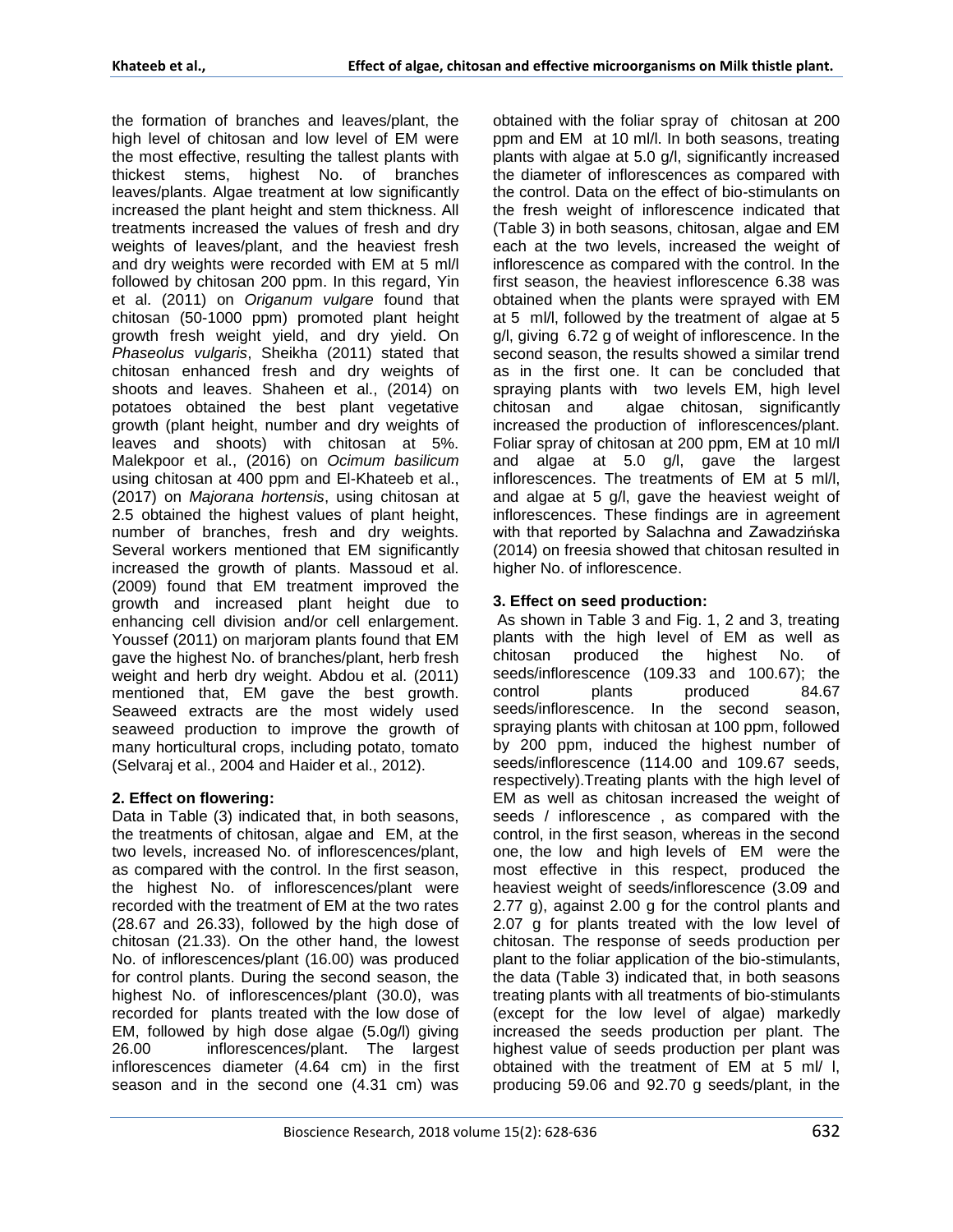first and second seasons, respectively and control plants produced 33.28 and 30.66 g respectively. **Table 3. Effect of chitosan, algae and EM on diameter and fresh weight of inflorescence (g) and seed production/plant (g) of** *Silybium marianum* **L. during the seasons of 2014/2015 (FS) and 2015/16 (SS).**

| Treatments         | Diameter of<br>inflorescence (cm) |      | Fresh weight of<br>inflorescence (g) |      | Seed production/plant (g) |       |  |
|--------------------|-----------------------------------|------|--------------------------------------|------|---------------------------|-------|--|
|                    | FS                                | SS   | FS                                   | SS   | <b>FS</b>                 | SS    |  |
| Control            | 3.73                              | 3.29 | 4.50                                 | 4.33 | 33.28                     | 30.66 |  |
| Chitosan (100 ppm) | 4.22                              | 3.70 | 5.80                                 | 5.64 | 35.00                     | 33.31 |  |
| Chitosan (200 ppm) | 4.64                              | 3.84 | 5.87                                 | 5.71 | 42.87                     | 47.85 |  |
| Algae (2.5 g/l)    | 4.35                              | 3.43 | 6.06                                 | 5.16 | 29.41                     | 28.67 |  |
| Algae (5.0 g/l)    | 4.42                              | 3.92 | 6.72                                 | 6.21 | 31.12                     | 50.18 |  |
| $(5$ ml/l)<br>EM   | 3.84                              | 3.56 | 6.38                                 | 6.63 | 59.06                     | 92.7  |  |
| (10 ml/l)<br>EM    | 4.07                              | 4.31 | 4.74                                 | 5.89 | 56.35                     | 70.64 |  |
| $L.S.D. 5\%$       | 0.70                              | 0.50 | 0.54                                 | 0.48 | 6.50                      | 7.42  |  |

Raising the level of chitosan or algae to the high level significantly increased the production of seeds/plant in both seasons, as compared with the low level and the control. Treating plants with the high level of EM in the first season and chitosan in the second one produced the highest number of seeds/ inflorescence. The treatments of EM and high level chitosan were the most effective in increasing the weight of seeds/inflorescence. The seeds production per plant was the highest with EM 5 ml/l. raising chitosan or algae to high level significantly increased the production of seeds/plant. Similar findings were reported by Mondal et al. (2012) on okra plant they found that yield attributes (No. of fruits/plant, fruit yield and fruit size) were increased with the application of chitosan at 125 ppm.

# **4. Effect on chemical composition.**

# **4.1. Pigment content:**

A pronounced increase in the chlorophyll-*a* content was determined in leaves of plants treated with chitosan 100 and 200 ppm, followed by algae at 2.5 g/l, compared to the control (Table 4), and the other treatments had a slight effect on chlorophyll-*a* content. The higher chlorophyll-*b* content was determined with the foliar application of chitosan at low level. The content of Chl-*a+b*, recorded the highest value, in both seasons, with both levels of chitosan followed by algae at the high level in the first season, and the low level in the second one. In both seasons, spraying plants with the two levels of EM had a slight effect on

increasing the total chlorophylls content, as compared with the control. The content of carotenoids attained the highest value, in both seasons, with the foliar application of chitosan. In conclusion, the highest increases in the chlorophyll-*a* and-*b* and Chl-*a+b*, obtained with chitosan and algae at 2.5 g/l, the highest content of carotenoids was recorded with chitosan.

# **4.2. Total carbohydrates content:**

The effects of chitosan, algae and EM treatments on total carbohydrates content in dried leaves of *Silybium marianum* L. plant are shown in Table (4). The data revealed that, treating plants with low level of chitosan or EM, were the most effective treatments in increasing the accumulation of total carbohydrates in the dried leaves and the other treatments had no clear trend, as compared with the control.4.3.

# **N.P.K and Mg contents:**

Concerning the effect of chitosan, algae and EM treatments, on the contents of N, P, K and Mg in the leaves of *Silybum marianum* L., the data in Table (5), indicated that, in both seasons of study, spraying plants with EM especially at the low concentration, showed a marked effect on increasing the contents of N, P, K and Mg followed by chitosan applications. On the other hand, treating plants with algae at high level 5.0 g/l, had a marked effect on increasing the contents of P and Mg in the leaves of Milk thistle plants, as compared with the control.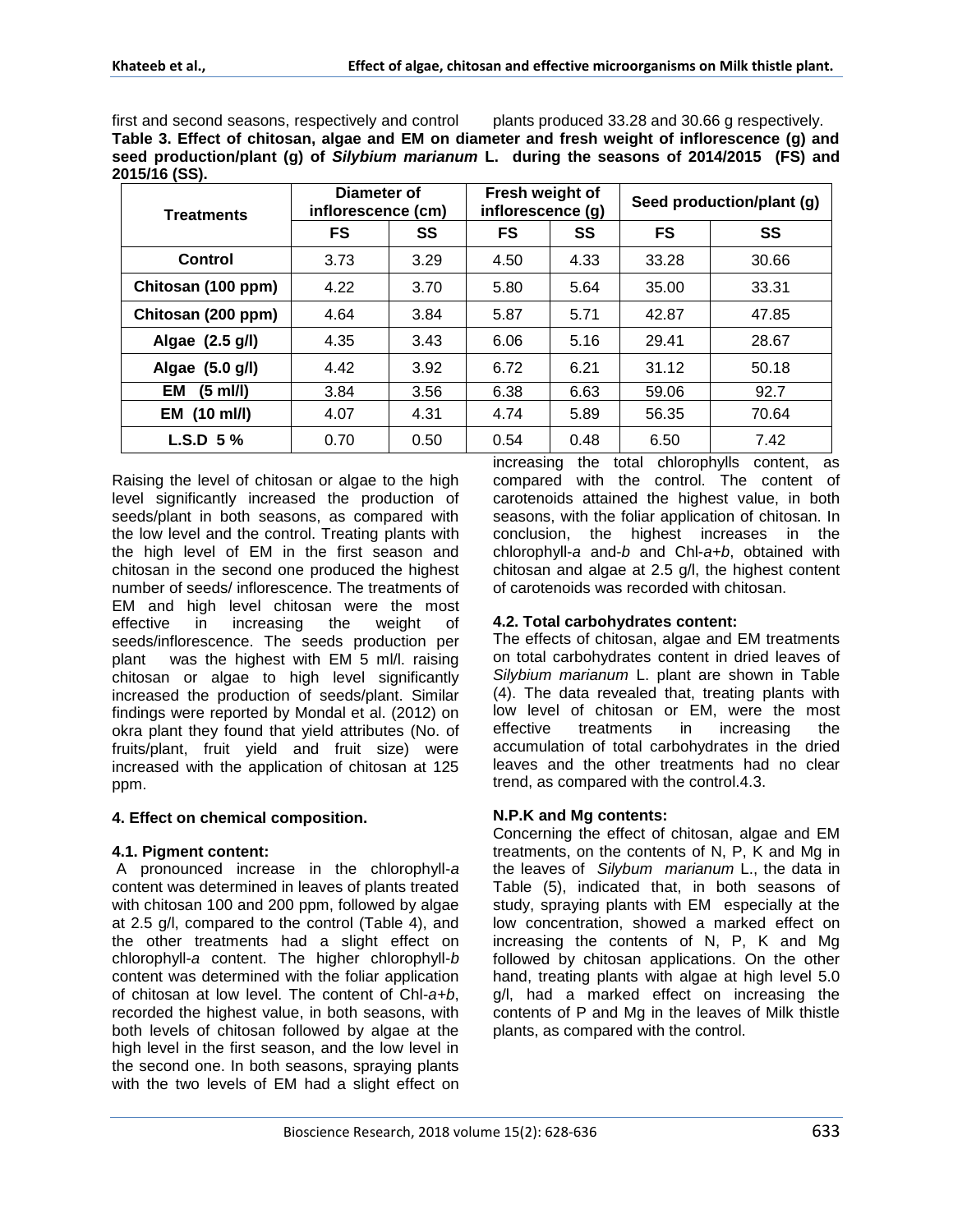



**Fig. 1, 2, 3: Effect of chitosan, algae and EM on No. of inflorescence/plant (g) and No. of seed/inflorescence and seed weight/inflorescence (g) of** *Silybium marianum* **L. during the seasons of 2014/2015 and 2015/2016.**

**Table 2. Effect of chitosan, algae and EM on No., fresh and dry weights of leaves of** *Silybum marianum* **L. during the seasons of 2014/2015 (FS) and 2015/16 (SS).**

| <b>Treatments</b> | Number of<br>leaves/plant |       | Fresh weight of<br>leaves (g) |         | Dry weight of<br>leaves (g) |        |
|-------------------|---------------------------|-------|-------------------------------|---------|-----------------------------|--------|
|                   | <b>FS</b>                 | SS    | FS                            | SS      | FS                          | SS     |
| Control           | 45.00                     | 47.17 | 619.65                        | 675.95  | 61.20                       | 66.98  |
| Chitosan(100 ppm) | 51.67                     | 54.67 | 927.96                        | 1284.20 | 119.84                      | 140.02 |
| Chitosan(200 ppm) | 70.33                     | 76.17 | 1430.25                       | 1573.79 | 167.63                      | 164.23 |
| Algae (2.5 g/l)   | 45.33                     | 49.50 | 909.68                        | 1104.82 | 112.31                      | 130.88 |
| Algae (5.0 g/l)   | 52.00                     | 54.67 | 1217.00                       | 1279.92 | 138.40                      | 168.13 |
| EM<br>(5 ml/l)    | 58.33                     | 61.33 | 1485.74                       | 1611.04 | 179.74                      | 193.48 |
| $(10$ ml/l)<br>EM | 54.33                     | 52.33 | 1299.51                       | 889.90  | 146.47                      | 110.94 |
| $L.S.D.5\%$       | 5.87                      | 7.33  | 44.32                         | 56.15   | 15.73                       | 24.56  |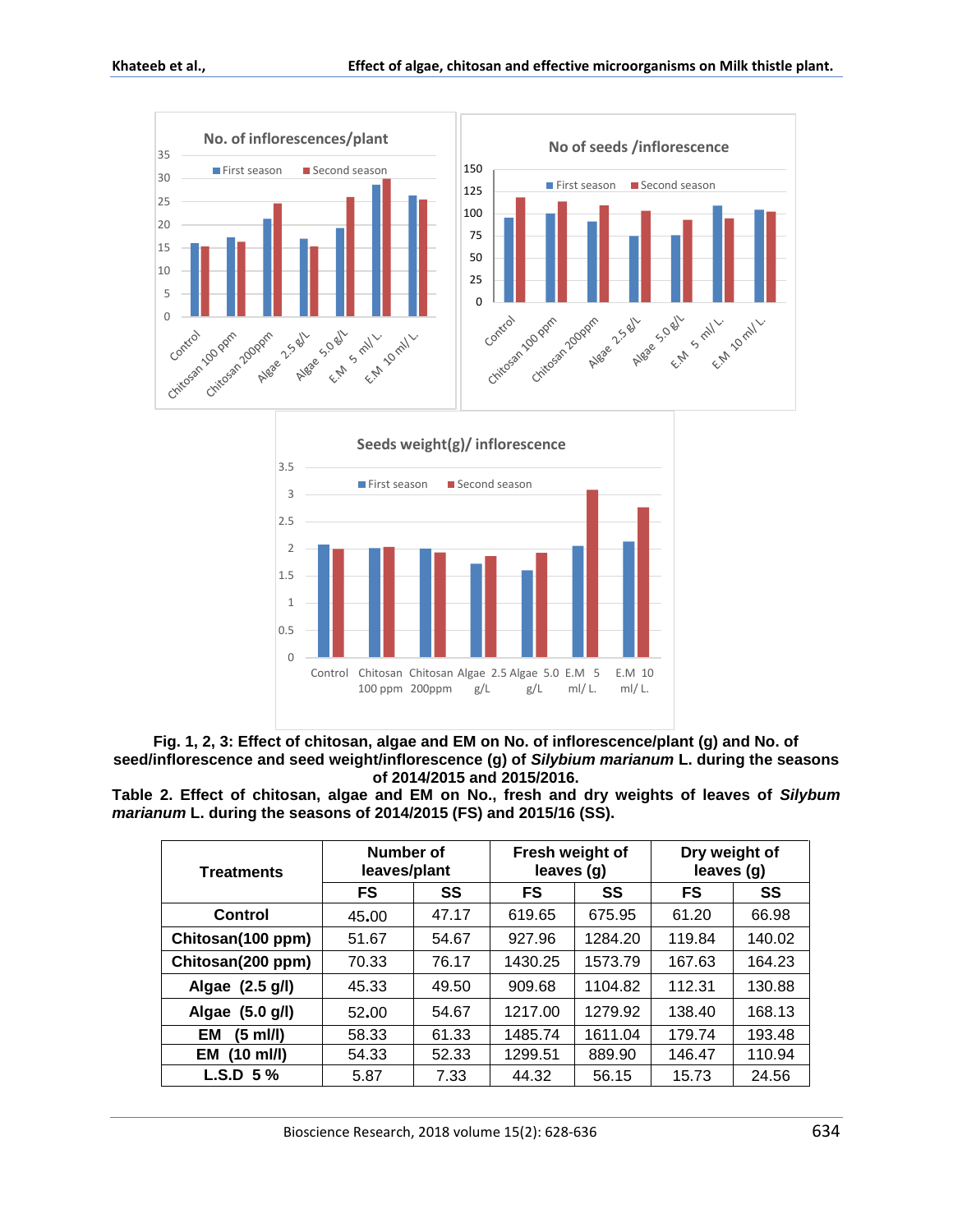It can be mentioned that spraying plants with EM at low concentration, markedly increased the contents of N, P, K and Mg followed by chitosan, and algae at high level 5.0 g/l, had a marked effect on increasing P and Mg In this regard, the promoting effect of chitosan, and EM as well as algae on increasing the uptake and contents of mineral elements, was reported by Yakhin et al. (2016) the stated that the activity of these compounds is often attributed to provide mineral nutrients to plants. Dzunga et al., (2011) on coffee seedlings and El-Khateeb et al., (2017) on *Majorana hortensis*, mentioned that chitosan increased the mineral uptake. Youssef (2011) on marjoram plants found that application of EM induced the maximum N, P and K contents. Mohamed et al., (2015) sprayed *Ocimum basilicum* with algae (Algreen 600) found that it significantly increased the N, P and K contents.

#### **CONCLUSION**

From the obtained results it can be concluded that EM 5 ml/l followed by chitosan were the most effective treatments for increasing the seeds production of *Silybium marianum* L. plant**.** 

## **CONFLICT OF INTEREST**

The authors declared that present study was performed in absence of any conflict of interest.

## **ACKNOWLEGEMENT**

The author would thank all participants and their parents.

## **AUTHOR CONTRIBUTIONS**

All authors contributed equally in all parts of this study.

#### **Copyrights: © 2017 @ author (s).**

This is an open access article distributed under the terms of the **[Creative Commons Attribution License](https://creativecommons.org/licenses/by/4.0/)  [\(CC BY 4.0\)](https://creativecommons.org/licenses/by/4.0/)**, which permits unrestricted use, distribution, and reproduction in any medium, provided the original author(s) and source are credited and that the original publication in this journal is cited, in accordance with accepted academic practice. No use, distribution or reproduction is permitted which does not comply with these terms.

## **REFERENCES**

Abdou M. A., Abdalla M. Y., Hegazy A. and Marzok Z .S., 2011. Physiological studies on clove basil plant J. Plant Production, Mansoura Univ., 2 (11):1451-1469.

- Boonlertniruni S., Boonraung C. and Suvanasara R., 2008.Application of Chitosan in Rice Production.Journal of Metals, Materials and Minerals, Vol.18 No.2 pp. 47-52.
- Craigie, J.S. 2011. Seaweed extracts stimuli in plant science and agriculture. J. Appl. Phycol. 23, 371–393.
- Dhargalkar, V.K., Pereira, N., 2005. Seaweed: promising plant of the millennium. Sci. Cult. 71, 60–66.
- Dzunga, N. A., Khanh, V. T. P., &Dzung, T. T. 2011. Research on impact of chitosan oligomers on biophysical characteristics, growth, development and drought resistance of coffee. Carbohydrate Polymers, 84, 751- 755.
- El-Khateeb M. A., Asmaa B. El-Attar and Nour, R. M. 2017.Application of Plant Bio stimulants to Improve the Biological Responses and essential oil production of marjoram (*Majorana hortensis*, Moench) plants. Middle East J. of Agriculture, 6( 04) :928-941.
- Fornes, F., Sanchez-Perales, M.andGuardiola, J.L., 2002. Effect of a seaweed extract on the productivity of' de Nules' Clementine mandarin and Navelinaorange.Bot.Mar. 45, 486–489.
- Frąszczak,B, Kleiber,T and Klama,J 2012. Impact of effective microorganisms on yields and nutrition of sweet basil (*Ocimum basilicum* L.) and microbiological properties of the substrate. African Jour. of Agric., Research. 7(43):5756-5765.
- Frohne D., 2010.Leksykonrolinleczniczych: przewodniknaukowy. Wyd. Med Pharm Polska. Wrocaw: 468–469.
- Haider, M.W., Ayyub, C.M., Pervez, M.A., Asad, H.U., Manan, A., Raza, S.A. and Ashraf, I. 2012. Impact of foliar application of seaweed extract on growth, yield and quality of potato (*Solanum tuberosum* L.). Soil Environ. 31, 157–162.
- Herbert, D., Philipps,J. and Strange, R. 1971. Determination of Total Carbohydrates . Methods in Microbiology,58: 209- 344.
- Kim, H.J.; Xi Wang, F. and Rajapakse, N.C. 2005. Effect of Chitosan on the Biological Properties of Sweet Basil (Ocimum basilicum L.). J. Agric. Food Chem., 53 (9), pp 3696– 3701.
- Koch, F. and McMeekin, T. 1924. Determination of nitrogen .J. Am. Chem. Soc., 46, 20-66.
- Lee, Y.S., Kim, Y.H and Kim, S.B. 2005. Changes in the respiration, growth, and